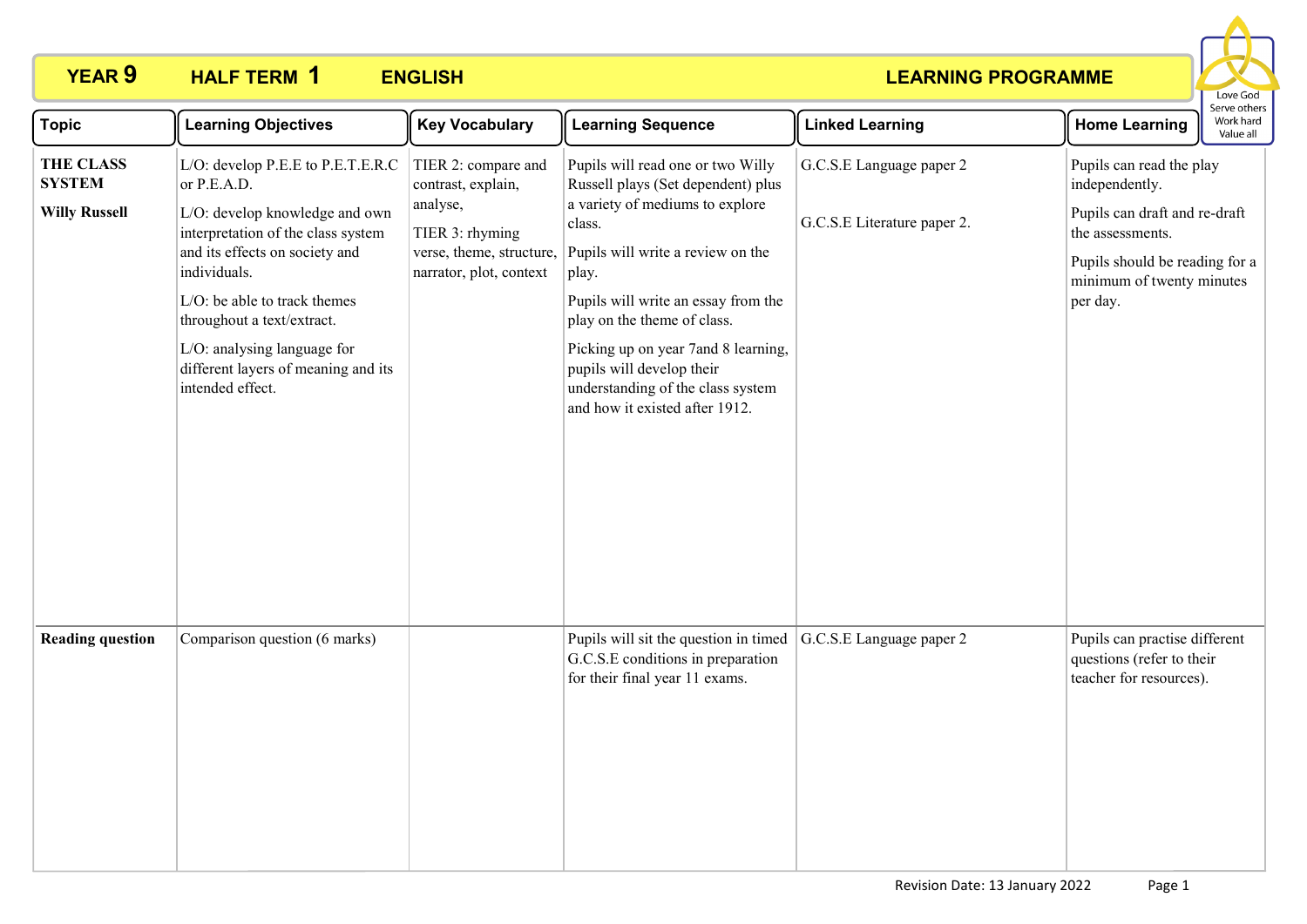

| <b>Topic</b>                                                                                               | <b>Learning Objectives</b>                                                                                                                                                   | <b>Key Vocabulary</b>                                                                                                            | <b>Learning Sequence</b>                                                                                                                                                                                                                         | <b>Linked Learning</b>    | Serve others<br>Work hard<br><b>Home Learning</b><br>Value all                                                                                                                                                                                                   |
|------------------------------------------------------------------------------------------------------------|------------------------------------------------------------------------------------------------------------------------------------------------------------------------------|----------------------------------------------------------------------------------------------------------------------------------|--------------------------------------------------------------------------------------------------------------------------------------------------------------------------------------------------------------------------------------------------|---------------------------|------------------------------------------------------------------------------------------------------------------------------------------------------------------------------------------------------------------------------------------------------------------|
| <b>WAR AND</b><br><b>CONFLICT</b><br>War Poetry (5<br>weeks)<br><b>Creative writing</b><br>unit. (2 weeks0 | L/O: practise P.E.T.E.R.C. or<br>P.E.A.D.<br>L/O: exploring war time conflict<br>and its effects.<br>L/O: recap on structure, description<br>and narrative writing features. | TIER 2: compare and<br>contrast, explain,<br>analyse,<br>TIER 3: rhyming<br>verse, theme, structure,<br>narrator, plot, context. | Pupils will read a collection of War $ G.C.S.E $ Literature paper 2.<br>poetry from the G.C.S.E<br>Anthology.<br>Pupils will write an essay on one of<br>the poems and its presentation of<br>conflict.<br>P<br>Pupils will write a short story. | G.C.S.E Language paper 1. | Pupils should be reading for a<br>minimum of twenty minutes<br>per day.<br>Pupils can practise<br>P.E.T.E.R.C or P.E.A.D<br>Pupils can study the poems<br>independently and their<br>context.<br>Revise formal letter feature,<br>generate ideas for the letter. |
| Reading question.                                                                                          | How does the poet build up the<br>effects of the weather in the poem,<br>'Exposure'? (10)                                                                                    |                                                                                                                                  | Pupils will sit the question in timed<br>G.C.S.E conditions in preparation<br>for their final year 11 exams.                                                                                                                                     |                           | Pupils can practise different<br>questions (refer to their<br>teacher for resources).                                                                                                                                                                            |
| <b>Homework booklet</b>                                                                                    | Pupils will practise Language,<br>paper 1 reading skills in preparation<br>for the exam in Spring 1.                                                                         |                                                                                                                                  | Pupils to self-assess the booklet at<br>the start of Spring to aid revision<br>for the year 9 exam.                                                                                                                                              |                           | Pay close attention to the<br>reading skills, revisiting<br>where errors are made.<br>Continue to practise short<br>story writing as these two<br>components make up English<br>Language, paper 1.                                                               |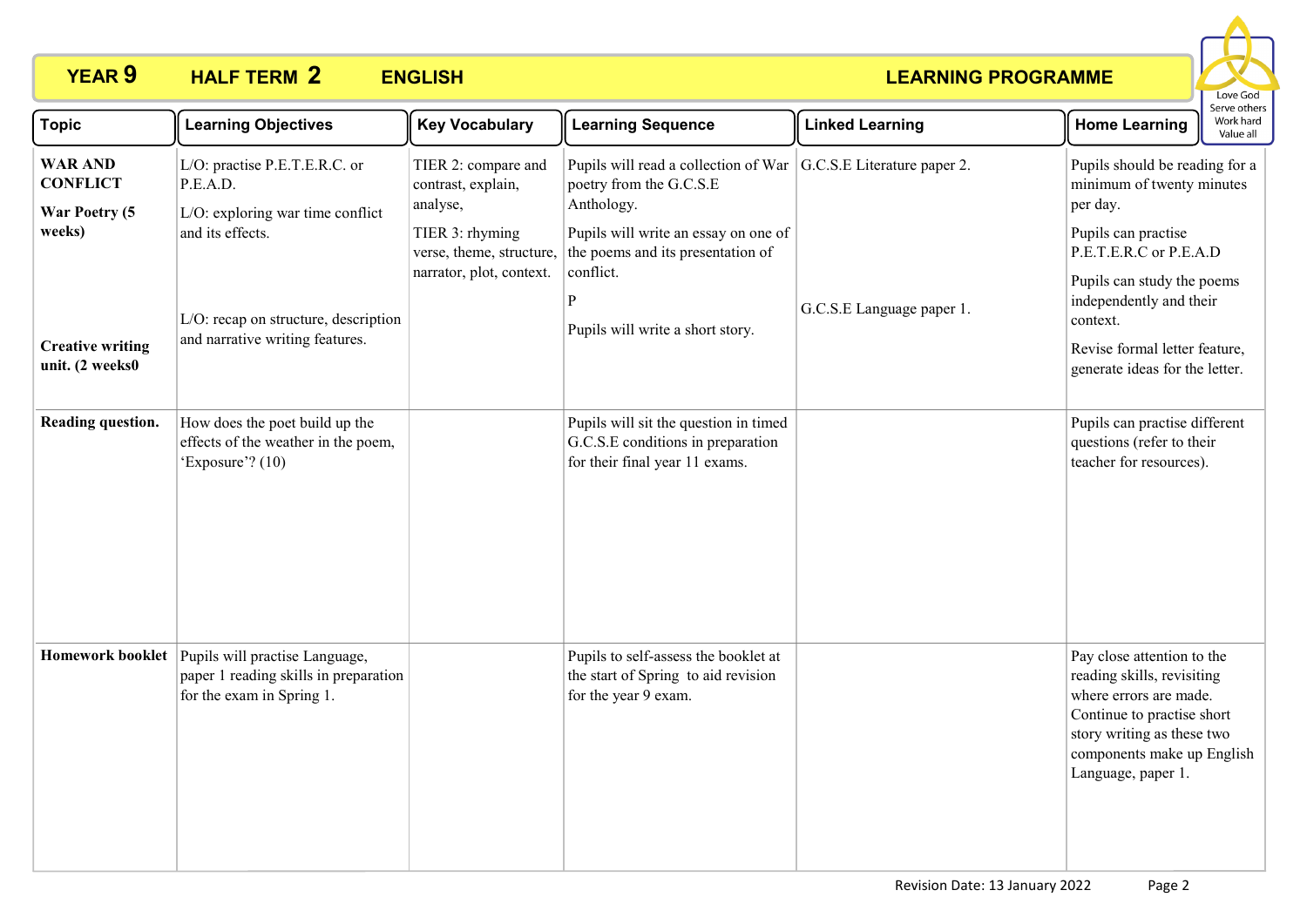

| <b>Topic</b>                        | <b>Learning Objectives</b>                                                                                                  | <b>Key Vocabulary</b>                                                   | <b>Learning Sequence</b>                                                                                                                                                                                                                             | <b>Linked Learning</b>      | serve other:<br>Work hard<br><b>Home Learning</b><br>Value all                                                               |
|-------------------------------------|-----------------------------------------------------------------------------------------------------------------------------|-------------------------------------------------------------------------|------------------------------------------------------------------------------------------------------------------------------------------------------------------------------------------------------------------------------------------------------|-----------------------------|------------------------------------------------------------------------------------------------------------------------------|
| <b>POWER AND</b><br><b>VIOLENCE</b> | L/O: revise skills for the exam.                                                                                            | TIER 2: evaluate,<br>explain, comment on,<br>analyse.<br>TIER 3: aside, | Pupils will self-assess the<br>homework booklet that was set<br>prior to Christmas and re-cap on<br>skills (2 weeks)                                                                                                                                 | G.C.S.E Language paper1.    | Pupils can revise short story<br>writing, and reading skills.<br>Pupils should be reading for a<br>minimum of twenty minutes |
| <b>Exam revision and</b><br>exam    |                                                                                                                             | soliloquy, informal,<br>purpose, tone.                                  | <b>EXAM</b>                                                                                                                                                                                                                                          | G.C.S.E Literature paper 1. | per day.                                                                                                                     |
| Macbeth                             |                                                                                                                             |                                                                         | Pupils be introduced to the context<br>of the play, linking to the learning<br>about witchcraft from year 8.<br>Pupils will begin the read the play<br>and learn the characters names and<br>roles, their relationships and the<br>plot of the play. |                             |                                                                                                                              |
| <b>Reading unit</b>                 | To what extent do you agree with<br>the writer's opinion that<br>Shakespeare is no longer valid in<br>the modern world?(10) |                                                                         | Pupils will sit the question in timed<br>G.C.S.E conditions in preparation<br>for their final year 11 exams                                                                                                                                          |                             | Pupils can practise different<br>questions (refer to their<br>teacher for resources).                                        |
|                                     | Homework booklet Pupils will use the booklet to<br>practise their short story writing<br>skills.                            |                                                                         |                                                                                                                                                                                                                                                      |                             | Continued revision for the<br>Language, paper 1 exam.                                                                        |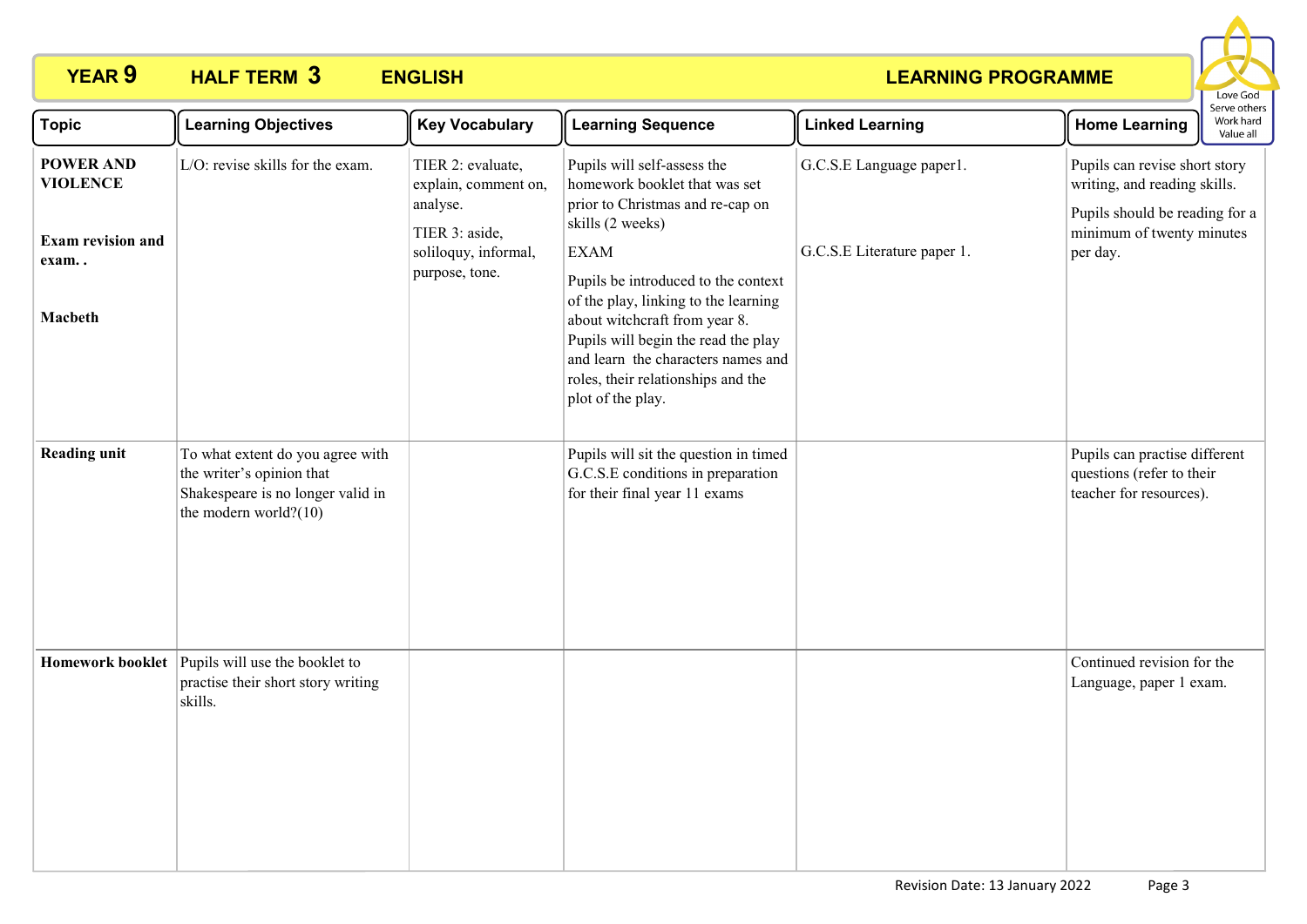

| <b>Topic</b>                        | <b>Learning Objectives</b>                                                                                                  | <b>Key Vocabulary</b>                                                                                  | <b>Learning Sequence</b>                                                                                                                                                                                                                                                | <b>Linked Learning</b>      | <b>Home Learning</b>                                                                            | Serve others<br>Work hard<br>Value all |
|-------------------------------------|-----------------------------------------------------------------------------------------------------------------------------|--------------------------------------------------------------------------------------------------------|-------------------------------------------------------------------------------------------------------------------------------------------------------------------------------------------------------------------------------------------------------------------------|-----------------------------|-------------------------------------------------------------------------------------------------|----------------------------------------|
| <b>POWER AND</b><br><b>VIOLENCE</b> | L/O: what is the play about?<br>L/O: the function of the each<br>character and their journey.                               | TIER 2: evaluate,<br>explain, comment on,<br>analyse.                                                  | Pupils will read the play and learn<br>the characters names and roles,<br>their relationships and the plot of<br>the play.                                                                                                                                              | G.C.S.E Literature paper 1. | Pupils can study the play,<br>possibly obtain a modern<br>translations to aid<br>understanding. |                                        |
| Macbeth                             | $L/O$ : tracking the themes in the<br>play.<br>L/O: consolidate P.E.T.E.R.C or<br>P.E.A.D with an extract from the<br>play. | TIER 3: aside,<br>soliloquy, informal,<br>purpose, tone.<br>Tragedy, downfall,<br>hubris, supernatural | Pupils will read a non-fiction article<br>on power.<br>Pupils will sit a multiple choice<br>quiz on the play to test their<br>understanding.<br>Pupils will write a letter in the<br>character of  Lady Macbeth, linking<br>into the big idea of emotions next<br>term. | G.C.S.E Language paper 2.   | Pupils should be reading for a<br>minimum of twenty minutes<br>per day.                         |                                        |
| <b>Reading unit</b>                 | What impressions do you make of<br>the relationship between Macbeth<br>and Lady Macbeth?(10)                                |                                                                                                        | Pupils will sit the question in timed<br>G.C.S.E conditions in preparation<br>for their final year 11 exams                                                                                                                                                             |                             | Pupils can practise different<br>questions (refer to their<br>teacher for resources).           |                                        |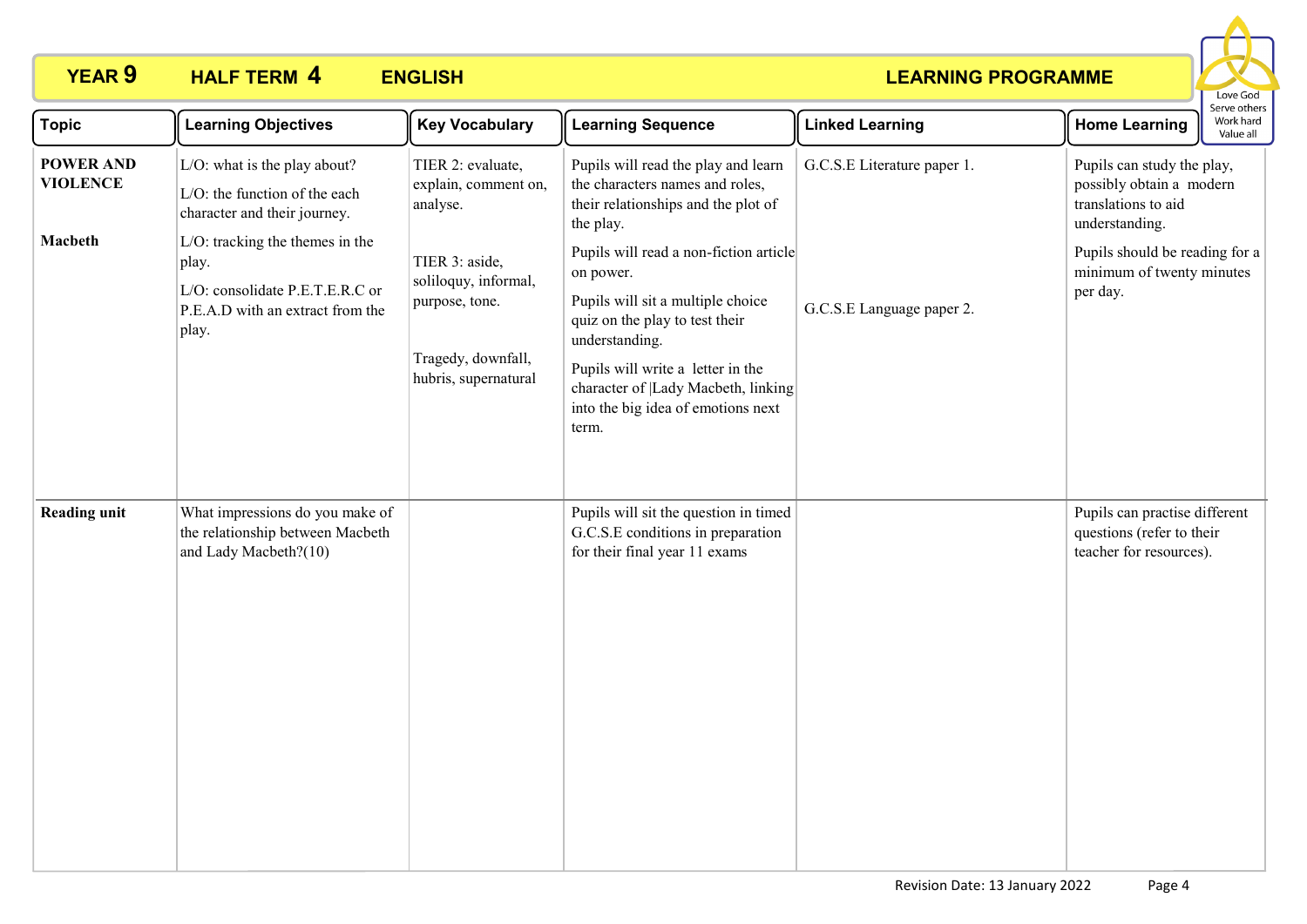

| <b>Topic</b>                                          | <b>Learning Objectives</b>                                                                                                     | <b>Key Vocabulary</b>             | <b>Learning Sequence</b>                                                                                                                                                                     | <b>Linked Learning</b>      | erve other<br>Work hard<br><b>Home Learning</b><br>Value all                                                                |
|-------------------------------------------------------|--------------------------------------------------------------------------------------------------------------------------------|-----------------------------------|----------------------------------------------------------------------------------------------------------------------------------------------------------------------------------------------|-----------------------------|-----------------------------------------------------------------------------------------------------------------------------|
| <b>EMOTIONS</b><br><b>Unseen poetry (3)</b><br>weeks) | L/O: how to annotate an unseen<br>poem.<br>L/O: how to compare two poems<br>for the Literature Assessment<br>Objective 2 only. | Unseen, comparison<br>connectives | Pupils explore both negative and<br>positive emotions through unseen<br>poetry for THREE weeks. Pupils<br>should be able to make connections<br>to the emotions from the war poetry<br>unit. | G.C.S.E Literature paper 2. | Pupils should be reading for a<br>minimum of twenty minutes<br>per day.<br>Pupils can study the poems<br>independently.     |
|                                                       |                                                                                                                                |                                   | Pupils will write an unseen essay<br>on one of the poems and compare<br>two poems for eight marks.                                                                                           |                             | Pupils can practise annotating<br>other unseen poems.<br>Pupils can practise drafting<br>essay using other unseen<br>poems. |
| <b>Transactional</b><br>writing unit (2)<br>weeks.)   |                                                                                                                                |                                   | Homework tasks should<br>consolidate transactional writing.<br>EG: a letter to the government<br>expressing your views about the<br>charge of the Light Brigade<br>'blunder'.                | G.C.S.E Language paper 2.   | Pupils can memorise the<br>formats of the transactional<br>writing tasks.                                                   |
| <b>Reading question</b>                               | To what extent do you agree that<br>the character in 'Remains' feels<br>$guit?$ (10)                                           |                                   | Pupils will sit the question in timed<br>G.C.S.E conditions in preparation<br>for their final year 11 exams                                                                                  |                             | Pupils can practise different<br>questions (refer to their<br>teacher for resources).                                       |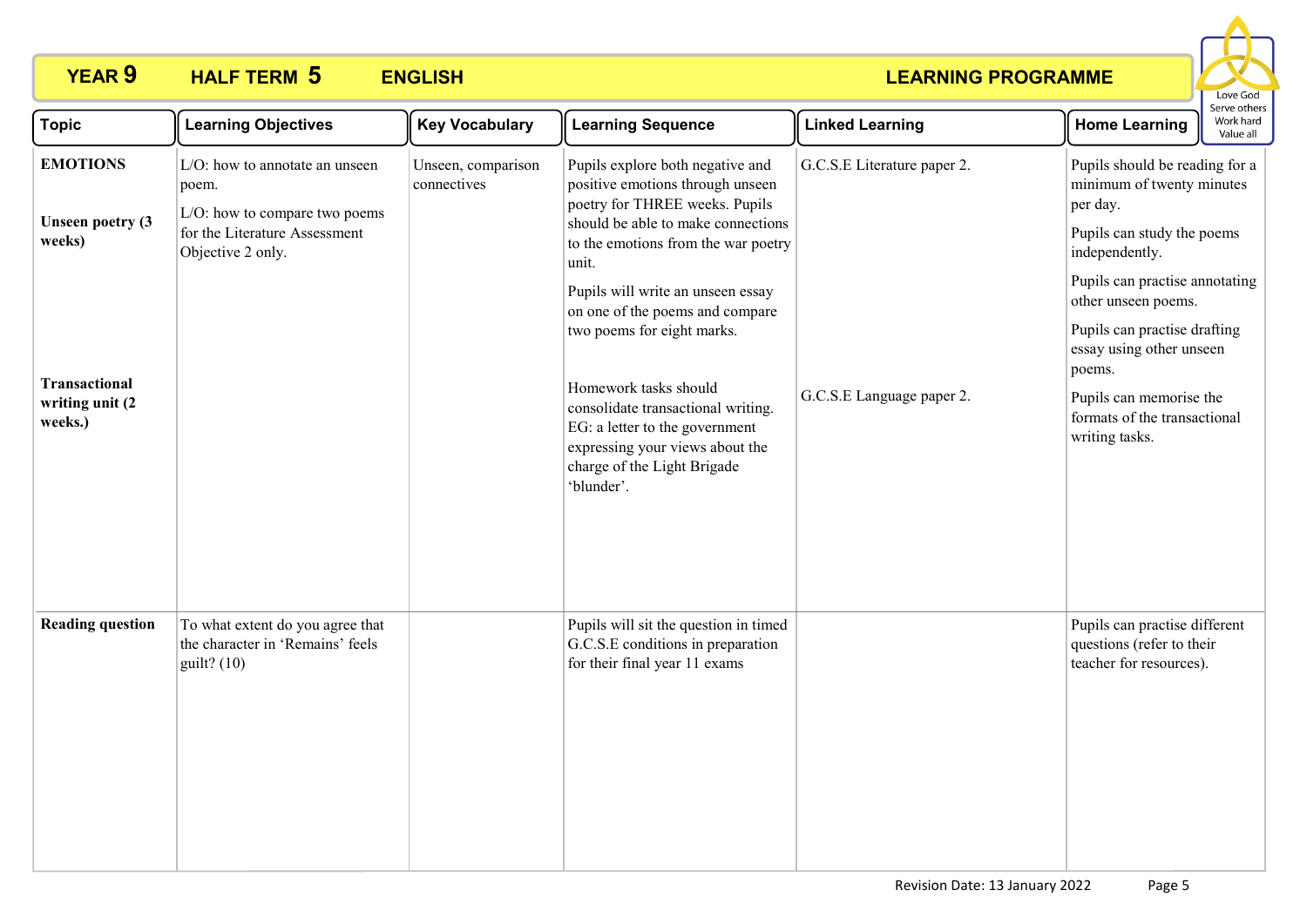

| <b>Topic</b> | <b>Learning Objectives</b>                                                                                                                          | <b>Key Vocabulary</b> | <b>Learning Sequence</b> | <b>Linked Learning</b> | <b>Home Learning</b>                                                                                    | serve otriers<br>Work hard<br>Value all |
|--------------|-----------------------------------------------------------------------------------------------------------------------------------------------------|-----------------------|--------------------------|------------------------|---------------------------------------------------------------------------------------------------------|-----------------------------------------|
|              | Homework booklet Pupils will revise the language,<br>paper 2 reading skills through the<br>homework booklet in preparation<br>for the paper 2 exam. |                       |                          |                        | Pupils will seal-assess the<br>booklet in Summer 2 as<br>preparation for the Language,<br>paper 2 exam. |                                         |
|              |                                                                                                                                                     |                       |                          |                        |                                                                                                         |                                         |
|              |                                                                                                                                                     |                       |                          |                        |                                                                                                         |                                         |
|              |                                                                                                                                                     |                       |                          |                        |                                                                                                         |                                         |
|              |                                                                                                                                                     |                       |                          |                        |                                                                                                         |                                         |
|              |                                                                                                                                                     |                       |                          |                        |                                                                                                         |                                         |
|              |                                                                                                                                                     |                       |                          |                        |                                                                                                         |                                         |